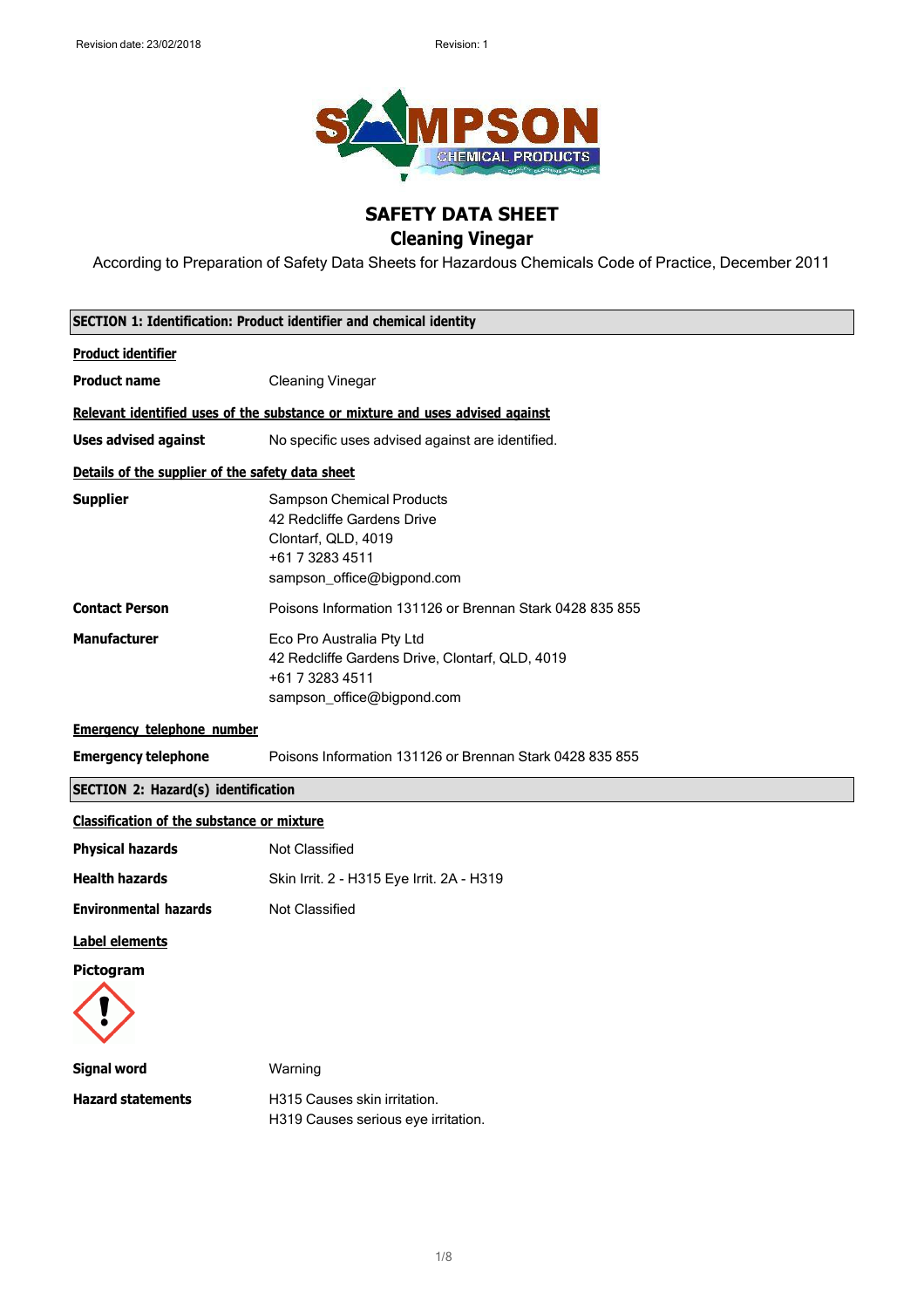| <b>Precautionary statements</b> | P264 Wash contaminated skin thoroughly after handling.                             |
|---------------------------------|------------------------------------------------------------------------------------|
|                                 | P280 Wear protective gloves/ protective clothing/ eye protection/ face protection. |
|                                 | P302+P352 IF ON SKIN: Wash with plenty of soap and water.                          |
|                                 | P305+P351+P338 IF IN EYES: Rinse cautiously with water for several minutes. Remove |
|                                 | contact lenses, if present and easy to do. Continue rinsing.                       |
|                                 | P321 Specific treatment (see medical advice on this label).                        |
|                                 | P332+P313 If skin irritation occurs: Get medical advice/attention.                 |
|                                 | P337+P313 If eye irritation persists: Get medical advice/attention.                |
|                                 | P362+P364 Take off contaminated clothing and wash before reuse.                    |
| <b>Contains</b>                 | Acetic Acid                                                                        |

### **Other hazards**

This product does not contain any substances classified as PBT or vPvB.

#### **SECTION 3: Composition and information on ingredients**

#### **Mixtures**

| Acetic Acid | 1-10% |
|-------------|-------|

CAS number: 64-19-7

### **Classification**

Flam. Liq. 3 - H226 Met. Corr. 1 - H290 Acute Tox. 4 - H302 Acute Tox. 4 - H312 Acute Tox. 4 - H332 Skin Corr. 1A - H314 Eye Dam. 1 - H318

The full text for all hazard statements is displayed in Section 16.

#### **SECTION 4: First aid measures**

#### **Description of first aid measures**

| <b>General information</b>        | If in doubt, get medical attention promptly. Show this Safety Data Sheet to the medical<br>personnel.                                                                                                                                                                                                           |
|-----------------------------------|-----------------------------------------------------------------------------------------------------------------------------------------------------------------------------------------------------------------------------------------------------------------------------------------------------------------|
| <b>Inhalation</b>                 | No specific recommendations. If throat irritation or coughing persists, proceed as follows.<br>Move affected person to fresh air and keep warm and at rest in a position comfortable for<br>breathing. Loosen tight clothing such as collar, tie or belt. Get medical attention if any<br>discomfort continues. |
| <b>Ingestion</b>                  | No specific recommendations. If throat irritation or coughing persists, proceed as follows.<br>Rinse mouth. Get medical attention if any discomfort continues.                                                                                                                                                  |
| <b>Skin Contact</b>               | No specific recommendations. Rinse with water. Get medical attention if any discomfort<br>continues.                                                                                                                                                                                                            |
| Eye contact                       | Rinse with water. Get medical attention if any discomfort continues.                                                                                                                                                                                                                                            |
| <b>Protection of first aiders</b> | Use protective equipment appropriate for surrounding materials.                                                                                                                                                                                                                                                 |
| New category                      |                                                                                                                                                                                                                                                                                                                 |
|                                   | Most important symptoms and effects, both acute and delayed                                                                                                                                                                                                                                                     |
| <b>General information</b>        | The severity of the symptoms described will vary dependent on the concentration and the<br>length of exposure.                                                                                                                                                                                                  |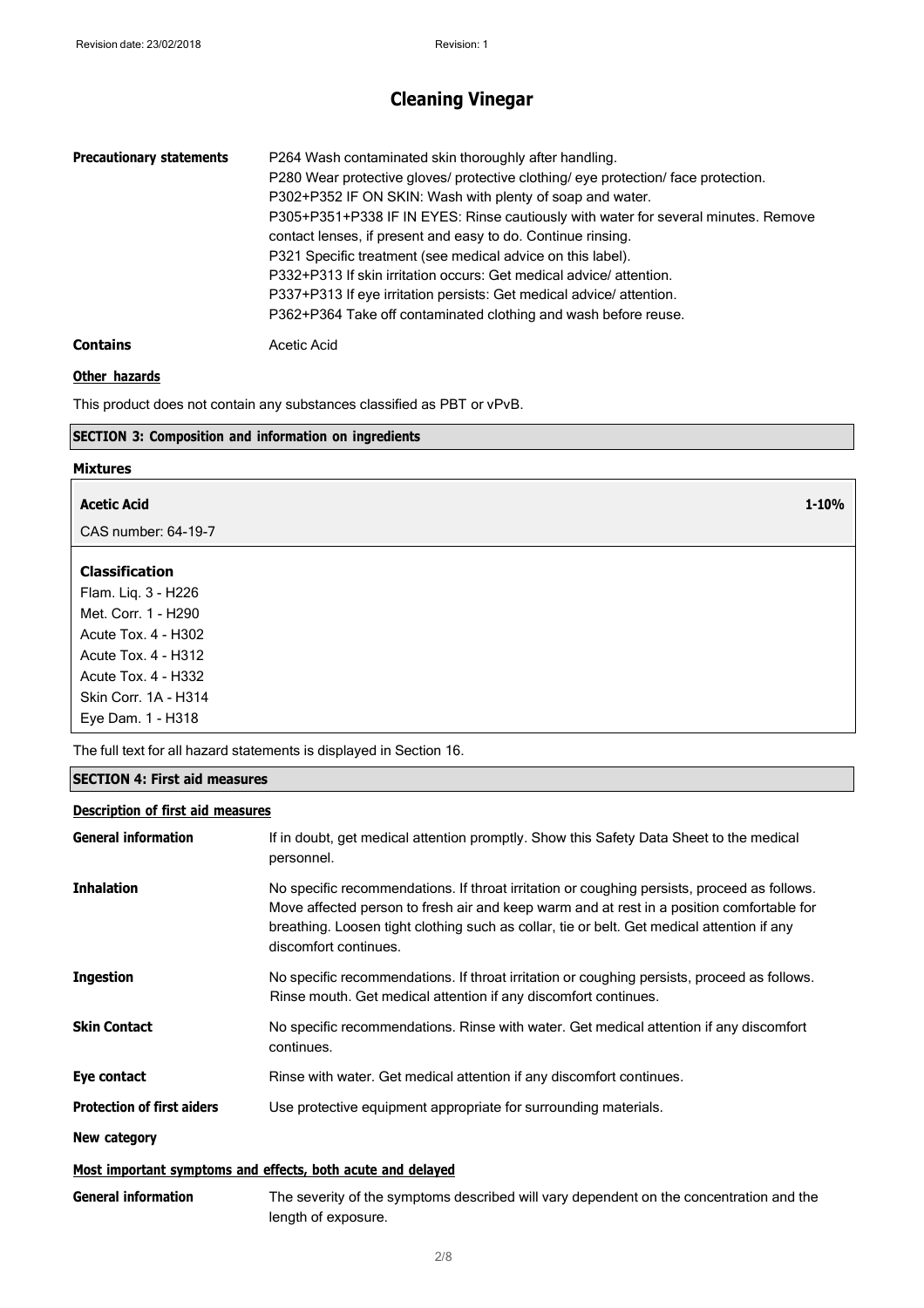| <b>Inhalation</b>                                     | No specific symptoms known. Spray/mists may cause respiratory tract irritation.                                                                                                                                                                                                                                                                                                                                                                                                                                                          |
|-------------------------------------------------------|------------------------------------------------------------------------------------------------------------------------------------------------------------------------------------------------------------------------------------------------------------------------------------------------------------------------------------------------------------------------------------------------------------------------------------------------------------------------------------------------------------------------------------------|
| <b>Ingestion</b>                                      | No specific symptoms known. May cause discomfort if swallowed.                                                                                                                                                                                                                                                                                                                                                                                                                                                                           |
| Skin contact                                          | No specific symptoms known. May cause discomfort.                                                                                                                                                                                                                                                                                                                                                                                                                                                                                        |
| <b>Eye contact</b>                                    | No specific symptoms known. May be slightly irritating to eyes.                                                                                                                                                                                                                                                                                                                                                                                                                                                                          |
|                                                       | <b>Indication of any immediate medical attention and special treatment needed</b>                                                                                                                                                                                                                                                                                                                                                                                                                                                        |
| Notes for the doctor                                  | Treat symptomatically.                                                                                                                                                                                                                                                                                                                                                                                                                                                                                                                   |
| <b>Specific treatments</b>                            | No special treatment required.                                                                                                                                                                                                                                                                                                                                                                                                                                                                                                           |
| <b>SECTION 5: Firefighting measures</b>               |                                                                                                                                                                                                                                                                                                                                                                                                                                                                                                                                          |
| <b>Extinguishing media</b>                            |                                                                                                                                                                                                                                                                                                                                                                                                                                                                                                                                          |
| Suitable extinguishing media                          | The product is not flammable. Extinguish with alcohol-resistant foam, carbon dioxide, dry<br>powder or water fog. Use fire-extinguishing media suitable for the surrounding fire.                                                                                                                                                                                                                                                                                                                                                        |
| <b>Unsuitable extinguishing</b><br>media              | Do not use water jet as an extinguisher, as this will spread the fire.                                                                                                                                                                                                                                                                                                                                                                                                                                                                   |
| Special hazards arising from the substance or mixture |                                                                                                                                                                                                                                                                                                                                                                                                                                                                                                                                          |
| <b>Specific hazards</b>                               | Containers can burst violently or explode when heated, due to excessive pressure build-up.                                                                                                                                                                                                                                                                                                                                                                                                                                               |
| <b>Hazardous combustion</b><br>products               | Thermal decomposition or combustion products may include the following substances:<br>Harmful gases or vapours.                                                                                                                                                                                                                                                                                                                                                                                                                          |
| <b>Advice for firefighters</b>                        |                                                                                                                                                                                                                                                                                                                                                                                                                                                                                                                                          |
| <b>Protective actions during</b><br>firefighting      | Avoid breathing fire gases or vapours. Evacuate area. Cool containers exposed to heat with<br>water spray and remove them from the fire area if it can be done without risk. Cool containers<br>exposed to flames with water until well after the fire is out. If a leak or spill has not ignited, use<br>water spray to disperse vapours and protect men stopping the leak. Control run-off water by<br>containing and keeping it out of sewers and watercourses. If risk of water pollution occurs,<br>notify appropriate authorities. |
| Special protective equipment<br>for firefighters      | Wear positive-pressure self-contained breathing apparatus (SCBA) and appropriate protective<br>clothing. Firefighter's clothing conforming to Australia/New Zealand Standards AS/NZS 4967<br>(for clothing) AS/NZS 1801 (for helmets), AS/NZS 4821 (for protective boots), AS/NZS 1801<br>(for protective gloves) will provide a basic level of protection for chemical incidents.                                                                                                                                                       |
| <b>SECTION 6: Accidental release measures</b>         |                                                                                                                                                                                                                                                                                                                                                                                                                                                                                                                                          |
|                                                       | Personal precautions, protective equipment and emergency procedures                                                                                                                                                                                                                                                                                                                                                                                                                                                                      |
| <b>Personal precautions</b>                           | No specific recommendations. For personal protection, see Section 8.                                                                                                                                                                                                                                                                                                                                                                                                                                                                     |
| <b>Environmental precautions</b>                      |                                                                                                                                                                                                                                                                                                                                                                                                                                                                                                                                          |
| <b>Environmental precautions</b>                      | Avoid discharge into drains or watercourses or onto the ground.                                                                                                                                                                                                                                                                                                                                                                                                                                                                          |
| Methods and material for containment and cleaning up  |                                                                                                                                                                                                                                                                                                                                                                                                                                                                                                                                          |
| Methods for cleaning up                               | Reuse or recycle products wherever possible. Absorb spillage to prevent material damage.<br>Flush contaminated area with plenty of water. Wash thoroughly after dealing with a spillage.<br>Dispose of contents/container in accordance with national regulations.                                                                                                                                                                                                                                                                       |
| Reference to other sections                           |                                                                                                                                                                                                                                                                                                                                                                                                                                                                                                                                          |
| <b>Reference to other sections</b>                    | For personal protection, see Section 8.                                                                                                                                                                                                                                                                                                                                                                                                                                                                                                  |
|                                                       | SECTION 7: Handling and storage, including how the chemical may be safely used                                                                                                                                                                                                                                                                                                                                                                                                                                                           |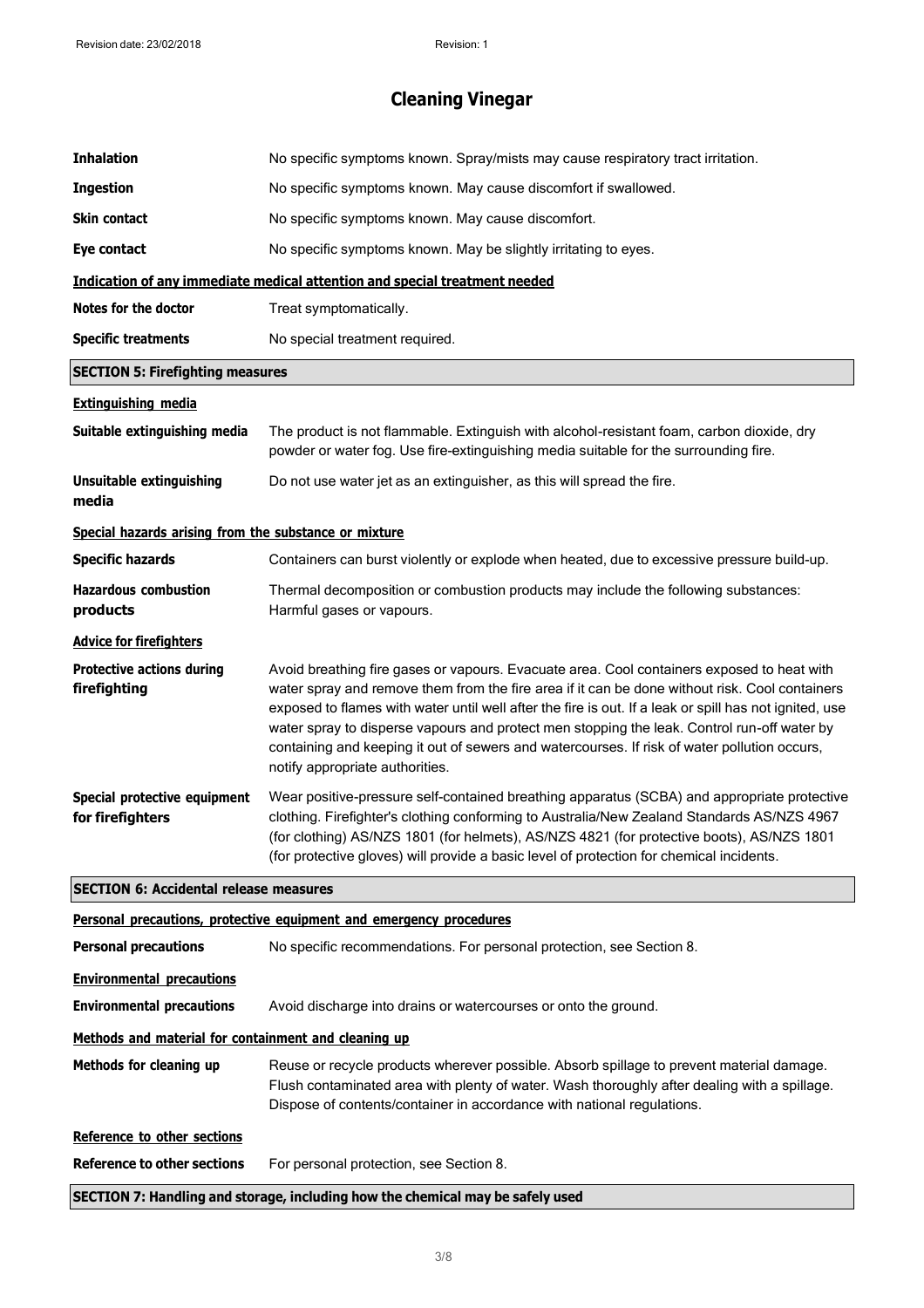| <b>Precautions for safe handling</b>                         |                                                                                                                                                                                                                                                                                                                                            |
|--------------------------------------------------------------|--------------------------------------------------------------------------------------------------------------------------------------------------------------------------------------------------------------------------------------------------------------------------------------------------------------------------------------------|
| <b>Usage precautions</b>                                     | Read and follow manufacturer's recommendations. Wear protective clothing as described in<br>Section 8 of this safety data sheet. Keep away from food, drink and animal feeding stuffs.<br>Handle all packages and containers carefully to minimise spills. Keep container tightly sealed<br>when not in use. Avoid the formation of mists. |
| Advice on general<br>occupational hygiene                    | Wash promptly if skin becomes contaminated. Take off contaminated clothing and wash<br>before reuse. Wash contaminated clothing before reuse.                                                                                                                                                                                              |
| Conditions for safe storage, including any incompatibilities |                                                                                                                                                                                                                                                                                                                                            |
| <b>Storage precautions</b>                                   | No specific recommendations.                                                                                                                                                                                                                                                                                                               |
| <b>Storage class</b>                                         | Chemical storage.                                                                                                                                                                                                                                                                                                                          |
| Specific end use(s)                                          |                                                                                                                                                                                                                                                                                                                                            |
| Specific end use(s)                                          | The identified uses for this product are detailed in Section 1.2.                                                                                                                                                                                                                                                                          |
| <b>SECTION 8: Exposure controls and personal protection</b>  |                                                                                                                                                                                                                                                                                                                                            |
| <b>Control parameters</b>                                    |                                                                                                                                                                                                                                                                                                                                            |
| <b>Exposure controls</b>                                     |                                                                                                                                                                                                                                                                                                                                            |
| <b>Appropriate engineering</b><br>controls                   | No specific ventilation requirements.                                                                                                                                                                                                                                                                                                      |
| Eye/face protection                                          | No specific eye protection required during normal use. Large Spillages: Eyewear complying<br>with an approved standard should be worn if a risk assessment indicates eye contact is<br>possible.                                                                                                                                           |
| <b>Hand protection</b>                                       | No specific hand protection recommended. Large Spillages: Wear protective gloves.                                                                                                                                                                                                                                                          |
| <b>Hygiene measures</b>                                      | Wash hands thoroughly after handling. Wash at the end of each work shift and before eating,<br>smoking and using the toilet. Do not eat, drink or smoke when using this product.                                                                                                                                                           |
| <b>Respiratory protection</b>                                | No specific recommendations. Provide adequate ventilation. Large Spillages: If ventilation is<br>inadequate, suitable respiratory protection must be worn.                                                                                                                                                                                 |
| <b>Environmental exposure</b><br>controls                    | Not regarded as dangerous for the environment.                                                                                                                                                                                                                                                                                             |
| <b>SECTION 9: Physical and chemical properties</b>           |                                                                                                                                                                                                                                                                                                                                            |
| <b>Information on basic physical and chemical properties</b> |                                                                                                                                                                                                                                                                                                                                            |
| <b>Appearance</b>                                            | Clear liquid.                                                                                                                                                                                                                                                                                                                              |
| <b>Colour</b>                                                | Clear.                                                                                                                                                                                                                                                                                                                                     |
| <b>Odour</b>                                                 | Pungent.                                                                                                                                                                                                                                                                                                                                   |

**Stability** Stable at normal ambient temperatures and when used as recommended. Stable under the prescribed storage conditions.

**Reactivity** There are no known reactivity hazards associated with this product.

**pH** 2 - 3

**Specific Gravity** 1.05

**Other information** None.

**SECTION 10: Stability and reactivity**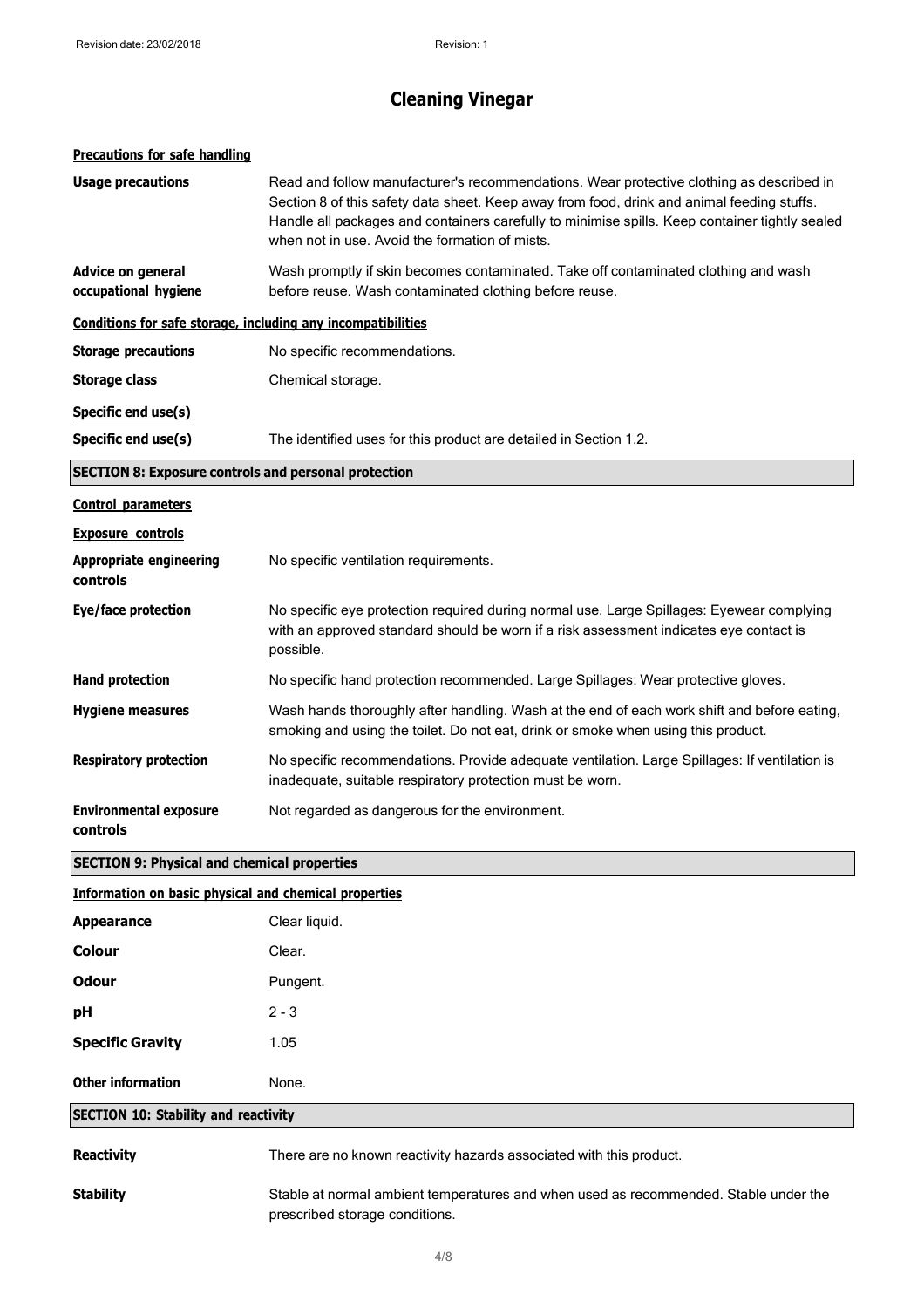| <b>Possibility of hazardous</b><br>reactions                         | No potentially hazardous reactions known.                                                                                                                               |
|----------------------------------------------------------------------|-------------------------------------------------------------------------------------------------------------------------------------------------------------------------|
| <b>Conditions to avoid</b>                                           | There are no known conditions that are likely to result in a hazardous situation.                                                                                       |
| <b>Materials to avoid</b>                                            | No specific material or group of materials is likely to react with the product to produce a<br>hazardous situation.                                                     |
| <b>Hazardous decomposition</b><br>products                           | Does not decompose when used and stored as recommended. Thermal decomposition or<br>combustion products may include the following substances: Harmful gases or vapours. |
| <b>SECTION 11: Toxicological information</b>                         |                                                                                                                                                                         |
| <b>Information on toxicological effects</b>                          |                                                                                                                                                                         |
| <b>Toxicological effects</b>                                         | Not regarded as a health hazard under current legislation.                                                                                                              |
| <b>Acute toxicity - oral</b><br>Notes (oral LD <sub>50</sub> )       | Based on available data the classification criteria are not met.                                                                                                        |
| ATE oral (mg/kg)                                                     | 5,050.51                                                                                                                                                                |
| <b>Acute toxicity - dermal</b><br>Notes (dermal LD <sub>50</sub> )   | Based on available data the classification criteria are not met.                                                                                                        |
| ATE dermal (mg/kg)                                                   | 11,111.11                                                                                                                                                               |
| <b>Acute toxicity - inhalation</b>                                   |                                                                                                                                                                         |
| <b>Notes (inhalation LCso)</b>                                       | Based on available data the classification criteria are not met.                                                                                                        |
| ATE inhalation (vapours mg/l) 111.11                                 |                                                                                                                                                                         |
| <b>Skin corrosion/irritation</b><br>Animal data                      | Based on available data the classification criteria are not met.                                                                                                        |
| Serious eye damage/irritation                                        | Serious eye damage/irritation Based on available data the classification criteria are not met.                                                                          |
| <b>Respiratory sensitisation</b><br><b>Respiratory sensitisation</b> | Based on available data the classification criteria are not met.                                                                                                        |
| <b>Skin sensitisation</b><br><b>Skin sensitisation</b>               | Based on available data the classification criteria are not met.                                                                                                        |
| <b>Germ cell mutagenicity</b><br>Genotoxicity - in vitro             | Based on available data the classification criteria are not met.                                                                                                        |
| <b>Carcinogenicity</b><br>Carcinogenicity                            | Based on available data the classification criteria are not met.                                                                                                        |
| <b>IARC</b> carcinogenicity                                          | None of the ingredients are listed or exempt.                                                                                                                           |
| <b>Reproductive toxicity</b>                                         | Reproductive toxicity - fertility Based on available data the classification criteria are not met.                                                                      |
| <b>Reproductive toxicity -</b><br>development                        | Based on available data the classification criteria are not met.                                                                                                        |
| Specific target organ toxicity - single exposure                     |                                                                                                                                                                         |
| <b>STOT - single exposure</b>                                        | Not classified as a specific target organ toxicant after a single exposure.                                                                                             |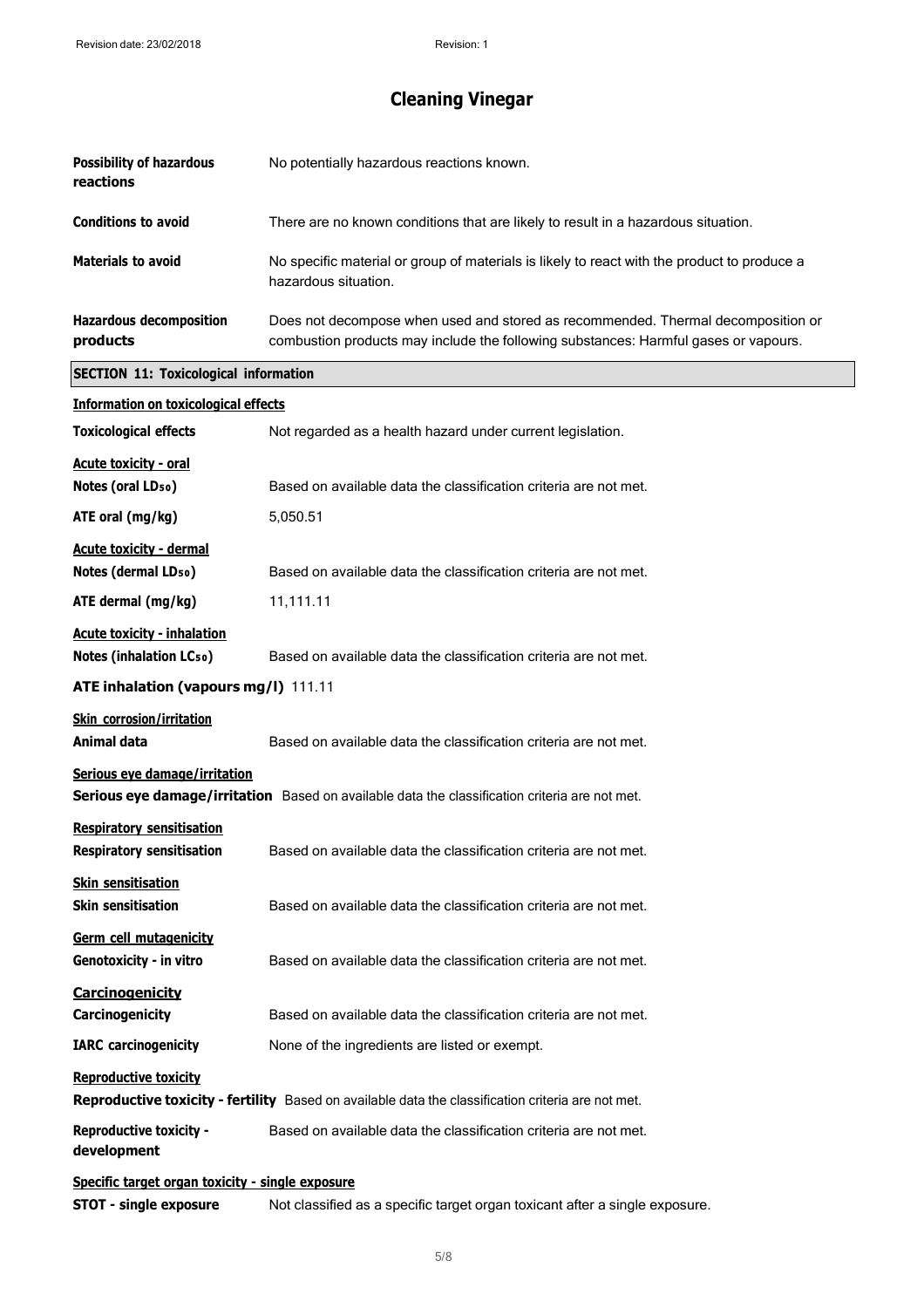| Specific target organ toxicity - repeated exposure   |                                                                                                                                                                                                                                                                                                                                                                                                      |
|------------------------------------------------------|------------------------------------------------------------------------------------------------------------------------------------------------------------------------------------------------------------------------------------------------------------------------------------------------------------------------------------------------------------------------------------------------------|
| <b>STOT - repeated exposure</b>                      | Not classified as a specific target organ toxicant after repeated exposure.                                                                                                                                                                                                                                                                                                                          |
| <b>Aspiration hazard</b><br><b>Aspiration hazard</b> | Based on available data the classification criteria are not met.                                                                                                                                                                                                                                                                                                                                     |
| <b>General information</b>                           | No specific health hazards known. The severity of the symptoms described will vary<br>dependent on the concentration and the length of exposure.                                                                                                                                                                                                                                                     |
| <b>Inhalation</b>                                    | No specific symptoms known. Spray/mists may cause respiratory tract irritation.                                                                                                                                                                                                                                                                                                                      |
| <b>Ingestion</b>                                     | No specific symptoms known. May cause discomfort if swallowed.                                                                                                                                                                                                                                                                                                                                       |
| <b>Skin Contact</b>                                  | No specific symptoms known. May cause discomfort.                                                                                                                                                                                                                                                                                                                                                    |
| Eye contact                                          | No specific symptoms known. May be slightly irritating to eyes.                                                                                                                                                                                                                                                                                                                                      |
| Route of entry                                       | Ingestion Inhalation Skin and/or eye contact                                                                                                                                                                                                                                                                                                                                                         |
| <b>Target Organs</b>                                 | No specific target organs known.                                                                                                                                                                                                                                                                                                                                                                     |
| <b>SECTION 12: Ecological Information</b>            |                                                                                                                                                                                                                                                                                                                                                                                                      |
| <b>Ecotoxicity</b>                                   | Not regarded as dangerous for the environment. However, large or frequent spills may have<br>hazardous effects on the environment.                                                                                                                                                                                                                                                                   |
| <b>Toxicity</b>                                      | Based on available data the classification criteria are not met.                                                                                                                                                                                                                                                                                                                                     |
| <b>Persistence and degradability</b>                 |                                                                                                                                                                                                                                                                                                                                                                                                      |
|                                                      | <b>Persistence and degradability</b> The degradability of the product is not known.                                                                                                                                                                                                                                                                                                                  |
| <b>Bioaccumulative potential</b>                     |                                                                                                                                                                                                                                                                                                                                                                                                      |
| <b>Bioaccumulative Potential</b>                     | No data available on bioaccumulation.                                                                                                                                                                                                                                                                                                                                                                |
| <b>Mobility in soil</b>                              |                                                                                                                                                                                                                                                                                                                                                                                                      |
| <b>Mobility</b>                                      | No data available.                                                                                                                                                                                                                                                                                                                                                                                   |
| <b>Results of PBT and vPvB assessment</b>            |                                                                                                                                                                                                                                                                                                                                                                                                      |
| <b>Other adverse effects</b>                         |                                                                                                                                                                                                                                                                                                                                                                                                      |
| <b>Other adverse effects</b>                         | None known.                                                                                                                                                                                                                                                                                                                                                                                          |
| <b>SECTION 13: Disposal considerations</b>           |                                                                                                                                                                                                                                                                                                                                                                                                      |
| <b>Waste treatment methods</b>                       |                                                                                                                                                                                                                                                                                                                                                                                                      |
| <b>General information</b>                           | The generation of waste should be minimised or avoided wherever possible. Reuse or recycle<br>products wherever possible. This material and its container must be disposed of in a safe<br>way.                                                                                                                                                                                                      |
| <b>Disposal methods</b>                              | Dispose of surplus products and those that cannot be recycled via a licensed waste disposal<br>contractor. Waste packaging should be collected for reuse or recycling. Incineration or landfill<br>should only be considered when recycling is not feasible. Waste should not be disposed of<br>untreated to the sewer unless fully compliant with the requirements of the local water<br>authority. |
| <b>SECTION 14: Transport information</b>             |                                                                                                                                                                                                                                                                                                                                                                                                      |

General The product is not covered by international regulations on the transport of dangerous goods (IMDG, IATA, ADR/RID).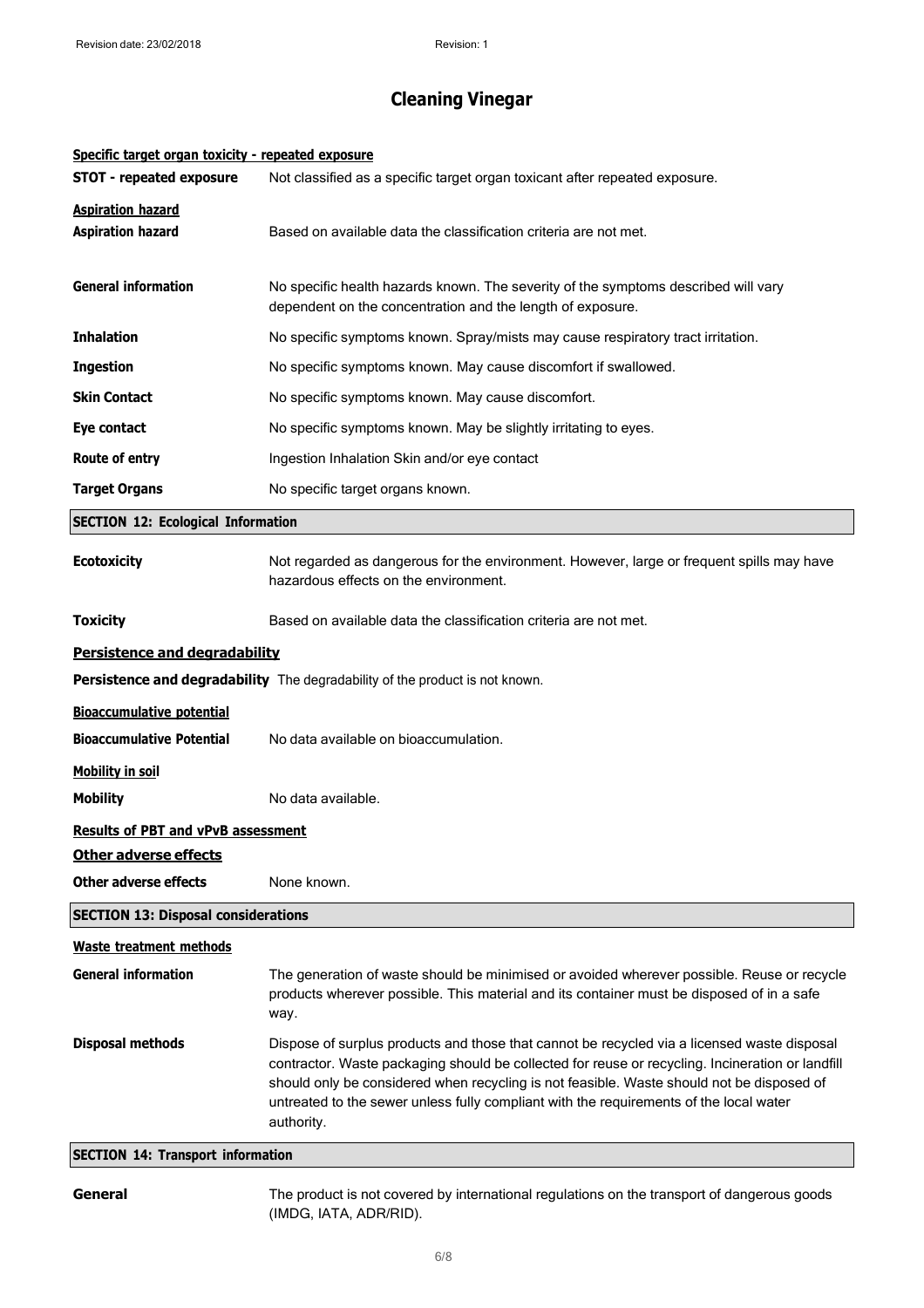#### **UN number**

Not applicable.

#### **UN proper shipping name**

Not applicable.

#### **Transport hazard class(es)**

No transport warning sign required.

#### **Packing group**

Not applicable.

#### **Environmental hazards**

#### **Environmentally hazardous substance/marine pollutant** No.

#### **Special precautions for user**

Not applicable.

### **Transport in bulk according to** Not applicable. **Annex II of MARPOL 73/78 and the IBC Code**

#### **SECTION 15: Regulatory information**

#### **Safety, health and environmental regulations/legislation specific for the substance or mixture**

#### **Inventories**

#### **Australia - AICS**

None of the ingredients are listed or exempt.

#### **SECTION 16: Any other relevant information**

| <b>Training advice</b>           | Only trained personnel should use this material.                                                                                                                                                                                                                                                                                 |
|----------------------------------|----------------------------------------------------------------------------------------------------------------------------------------------------------------------------------------------------------------------------------------------------------------------------------------------------------------------------------|
| <b>Revision date</b>             | 23/02/2018                                                                                                                                                                                                                                                                                                                       |
| <b>Revision</b>                  |                                                                                                                                                                                                                                                                                                                                  |
| SDS No.                          | 5180                                                                                                                                                                                                                                                                                                                             |
| <b>General Information</b>       | The following risk and hazard statements are to be considered a glossary. They relate to the<br>raw materials used in this product and therefore may not be accurate for the finished product<br>itself. For the complete risk and hazard statements for this product please refer to section 2 of<br>this Safety Data Sheet     |
| <b>Hazard statements in full</b> | H226 Flammable liquid and vapour.<br>H290 May be corrosive to metals.<br>H302 Harmful if swallowed.<br>H312 Harmful in contact with skin.<br>H314 Causes severe skin burns and eye damage.<br>H315 Causes skin irritation.<br>H318 Causes serious eye damage.<br>H319 Causes serious eye irritation.<br>H332 Harmful if inhaled. |